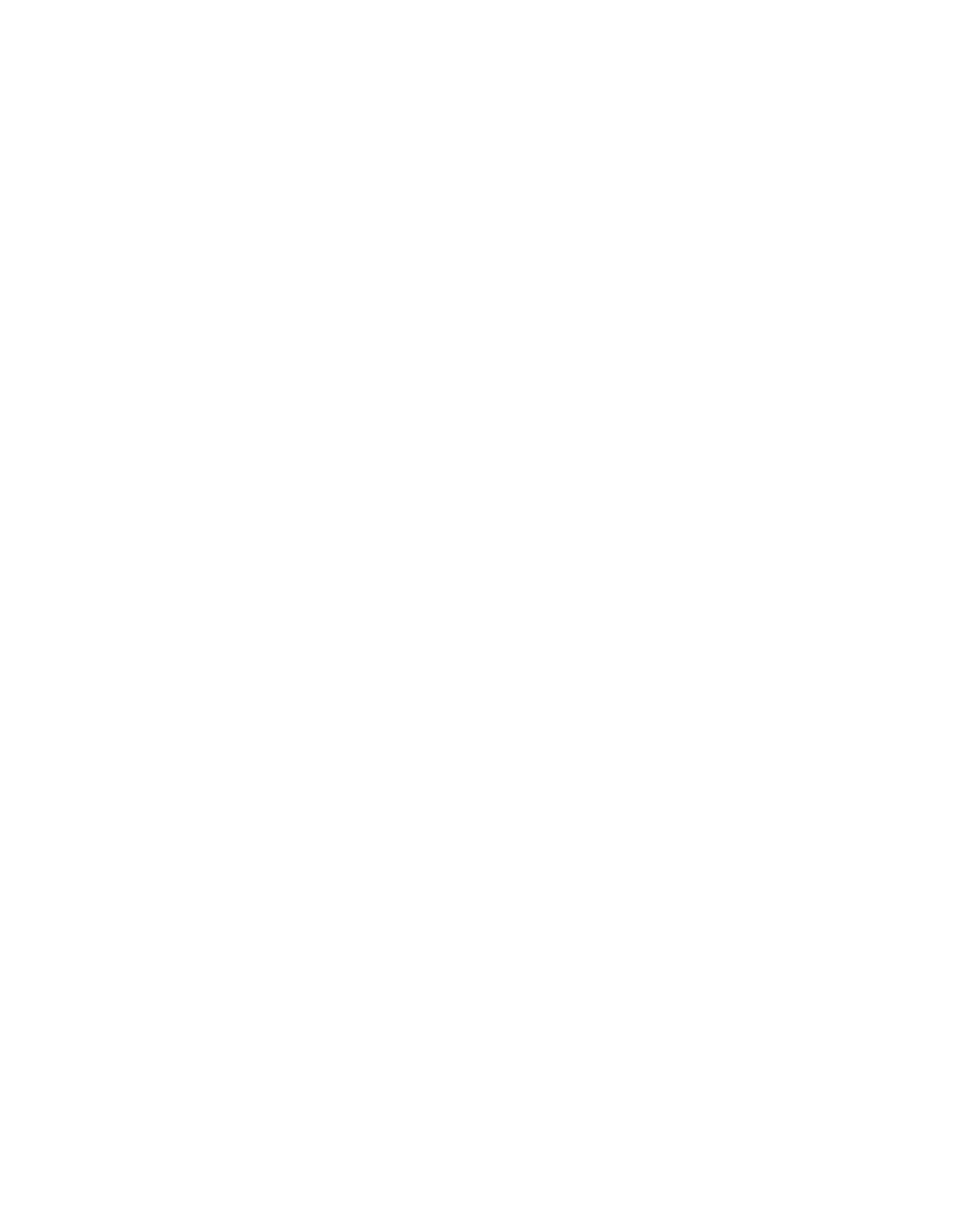*[The Fair Housing Act] imposes … an obligation to do more than simply refrain from discriminating …This broader goal [of truly open housing] … reflects the desire to have HUD use its grant programs to assist in ending discrimination and segregation, to the point where the supply of genuinely open housing increases.*

 $-$ Judge Stephen J. Breyer $1$ 

# **Introduction**

The recent presidential election, the advent of the Trump administration and the apparent ascendancy of hostile forces in Congress have temporarily unsettled the expectations of advocates and elected and appointed officials concerning the obligation of states, localities, and public housing authorities ("Recipients") to affirmatively further fair housing ("AFFH"). Although HUD's interpretation of a Recipient's obligation to analyze race-based and other impediments is "firmly rooted in the statutory and regulatory framework and consistent with the case law,"[2](#page-2-1) the Trump administration and a number of Republican lawmakers have suggested they may seek to repeal AFFH regulations promulgated by the Obama administration, suspend recipients' obligations to comply, defund HUD's enforcement, or prohibit HUD from disseminating data related to segregation and discrimination.[3](#page-2-2)

After eight years of HUD's heightened expectations that Recipients should identify and take steps to overcome fair housing impediments, and with each Recipient now "on the calendar" for producing a comprehensive Assessment of Fair Housing ("Assessment") and action plans to overcome fair housing barriers in the next five years, stakeholders are looking for some clarity about how to proceed in the short and medium terms.

As another paper in this symposium articulates, $4$  AFFH is the law of the land and Recipients can and will be held to its obligations regardless of inaction by the Trump administration or attempts by Congress to weaken enforcement tools. But this much is clear: Five decades after it was adopted as part of the Fair Housing Act of 1968, the AFFH provision

<span id="page-2-0"></span> <sup>1</sup> *NAACP v. Secretary of Housing and Urban Development* 817 F.2d 149. 1st Cir (1987).

<span id="page-2-3"></span><span id="page-2-2"></span><span id="page-2-1"></span><sup>2</sup> *U.S. ex rel. Anti-Discrimination Center v. Westchester County*, 495 F. Supp. 2d 375, 387 (S.D.N.Y. 2007). <sup>3</sup> H.R. 482 and S. 103 are identical bills providing, in relevant part, that the Final Rule and other HUD notices providing for an AFFH Assessment Tool "shall have no force or effect," and that "no Federal funds may be used to design, build, maintain, utilize, or provide access to a Federal database of geospatial information on community racial disparities or disparities in access to affordable housing." See Local Zoning Decisions Act of 2017, H.R. 482 and S. 103, 115th Cong. (2017).  $4$  Julian (2017).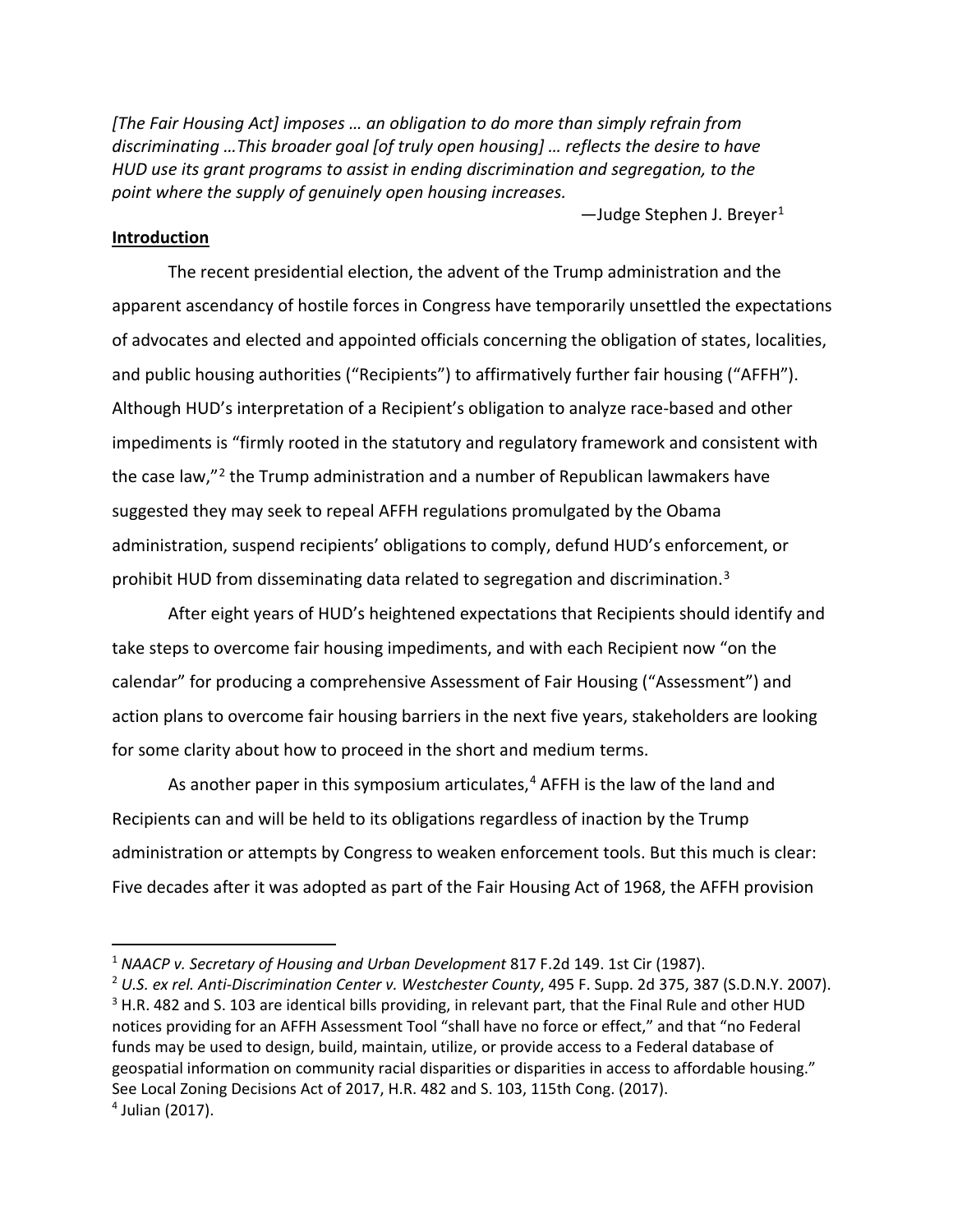has never been self-executing, and entities seeking to implement and enforce it have had to tangle with powerful political and private market forces that favor segregation.

HUD's July 2015 AFFH regulation (the "Final Rule") provides both carrots and sticks to ensure robust community participation. On the one hand, HUD will offer technical assistance on techniques to encourage participation by groups that otherwise might not participate.<sup>[5](#page-3-0)</sup> On the other, it warns that a Recipient that fails adequately to involve stakeholders is at risk of having its Assessment rejected as "substantially incomplete,"<sup>[6](#page-3-1)</sup> which could lead to reduction or elimination of federal funding.

Overall, then, the Final Rule sets high expectations for "community engagement" and requires certain minimum procedural steps involving outreach, communications, and consultation, $<sup>7</sup>$  $<sup>7</sup>$  $<sup>7</sup>$  but prescribes little about how a Recipient should encourage participation by</sup> people most directly affected by fair housing impediments.

The Final Rule sets the table for robust conversations about hard topics—like discrimination and segregation—that most communities have tried hard to avoid for decades. But it leaves to local discretion how to get the right stakeholders to the table for those conversations. While there is some evidence that this "federal nudge" may help communities to break free of some historical restraints and adopt new policies that address longstanding needs, $8$  that kind of success does not take place in a vacuum. Rather, as this paper suggests, the full promise of AFFH can be achieved only in communities where there are concerted efforts by community groups, academics, and foundations to build capacity for: meaningful community participation by people of color and their advocates in the Assessment process and designation of actions to counteract segregation; robust local data collection and analysis; mobilization of political constituencies to implement those actions and, if all else fails, to enforce the AFFH obligations through litigation, administrative complaints and grassroots advocacy. In communities where these constituents come together to mobilize a strong "ground game,"<sup>[9](#page-3-4)</sup>

<span id="page-3-0"></span> <sup>5</sup> Preamble to Final Rule, 80 Fed. Reg. 42272, 42295.

<span id="page-3-1"></span><sup>6</sup> 24 C.F.R. §§ 5.162, 91.500.

<span id="page-3-2"></span> $7$  24 C.F.R. §5.158.

<span id="page-3-3"></span><sup>8</sup> Blumgart (2017).

<span id="page-3-4"></span> $9$  Allen (2015).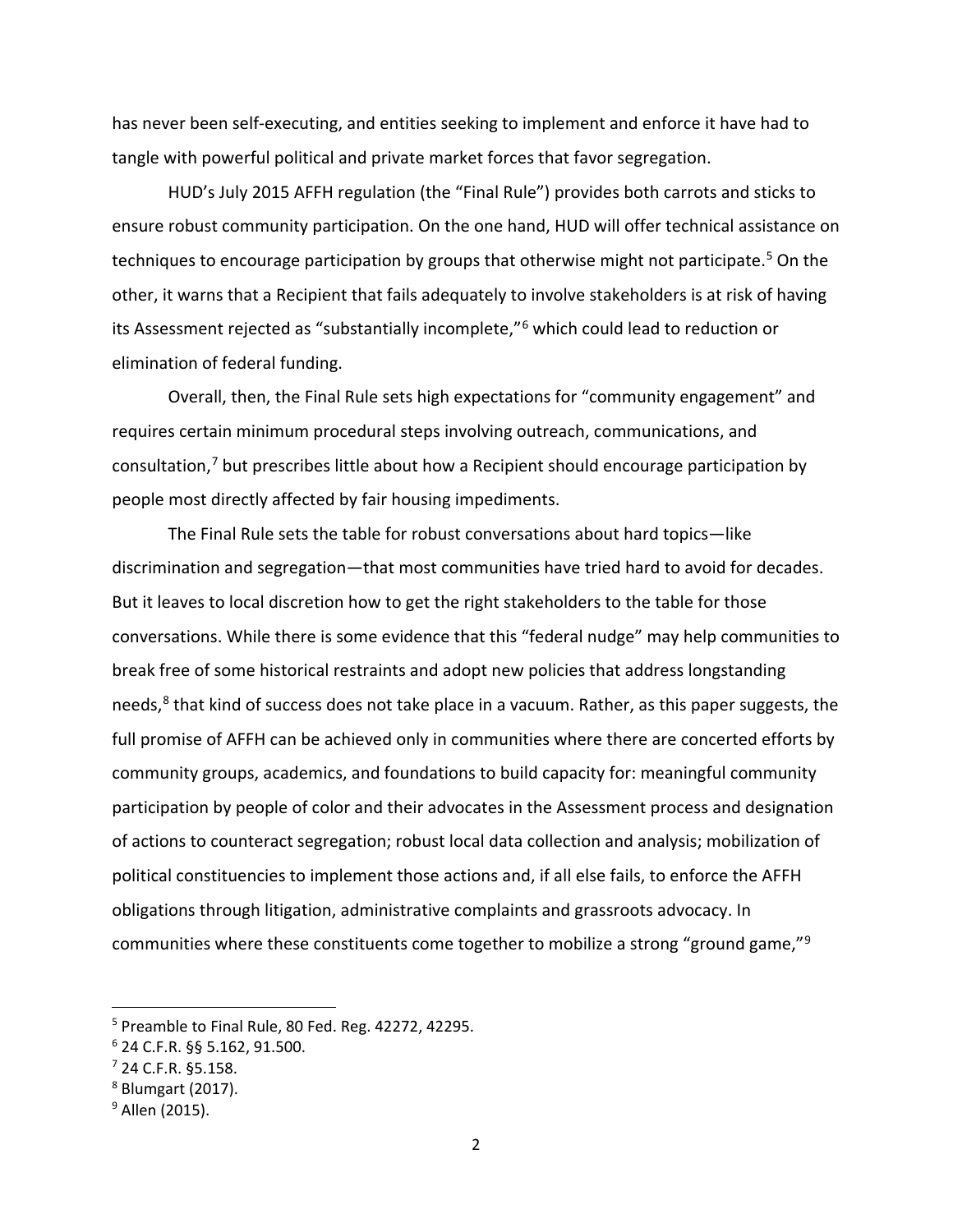historically disadvantaged constituencies are likely to secure concrete commitments to address fair housing impediments, and organizing models can be tested and brought to bear on communities whose Assessments are due later in the process.

# **The Centrality of Community Engagement**

Nearly fifty years ago, Senators Edward Brooke (R-MA) and Walter Mondale (D-MN) understood that, to be fully successful, the Fair Housing Act needed an AFFH provision invoking Congressional power under the Constitution's Spending Clause in support of its twin goals of nondiscrimination and racial integration. Since then, Congress and HUD have added parallel AFFH provisions in the authorizing statutes for the Community Development Block Grant ("CDBG"), HOME Investment Partnership ("HOME"), and public housing programs.<sup>[10](#page-4-0)</sup> As a condition of receiving that funding, federal law requires those entities to certify their compliance—and actually comply with<sup>11</sup>—a number of civil rights obligations, including the obligation to AFFH.

All of these programs—under which HUD distributed more than \$38 billion in FY 2015<sup>12</sup>—have, for years, required Recipients to adopt citizen or resident participation plans. But, unless local advocates have insisted, few of these plans have resulted in full-throated community engagement. As a consequence, most such planning processes have been "topdown," with a handful of municipal experts serving up fully-formed plans for grassroots groups to review and digest during fairly short public comment periods.

Perhaps recognizing that Recipients' funding under the above-referenced programs actually "belongs to poor people with housing problems,"<sup>[13](#page-4-3)</sup> the Final Rule and its associated guidance seek to reverse the approach: "The goal of community engagement in the development of the [Assessment] is to create a product that is informed by and supported by

<span id="page-4-0"></span> <sup>10</sup> 42 U.S.C. §§ 5304(b)(2), 12705(b)(15), 24 C.F.R. §903.7(o).

<span id="page-4-1"></span><sup>11</sup> *Langlois v. Abington Housing Authority*, 234 F. Supp. 2d 33, 73, 75 (D.Mass. 2002).

<span id="page-4-2"></span><sup>&</sup>lt;sup>12</sup> HUD's final appropriations for Fiscal Year 2015 provide for approximately \$4.5 billion in HUD block grant funding for State and local governments and \$33.5 billion in public housing and rental assistance funding to public housing authorities and similar agencies.

<span id="page-4-3"></span><sup>13</sup> Junge (1995).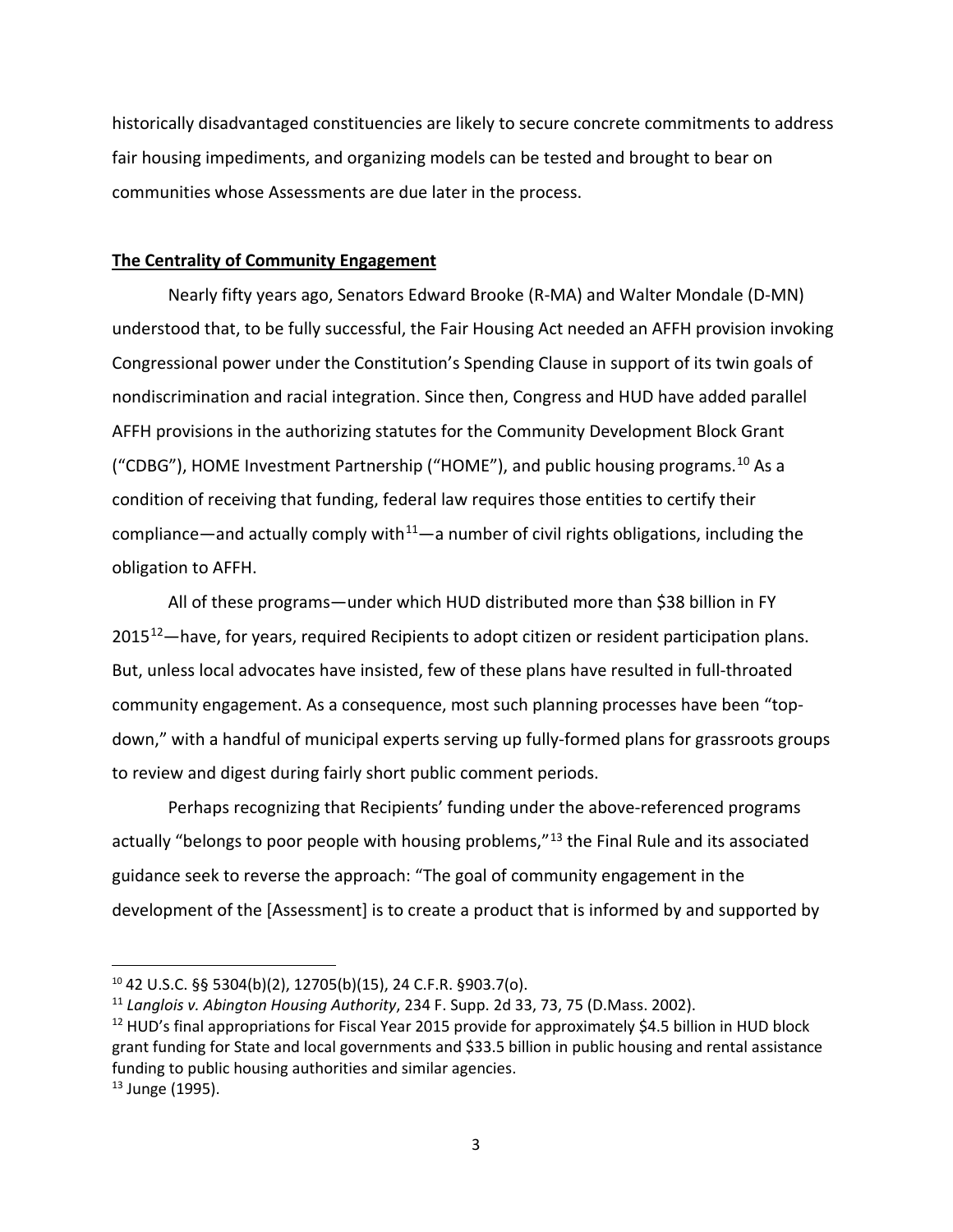the entire community and establishes a standard for inclusive decision making." Going forward, HUD expects "meaningful community participation," and expects local governments to "employ communications means designed to reach the broadest audience." In other words, it is entirely fitting that the authentic voices of people intended to benefit from these programs be amplified in the Assessment process.

At the moment, the Final Rule's provisions on community engagement are something of a blank canvas. Every community will start with a different palate, and no finished product will look like any other. But folks in the housing justice movement have been organizing for a long time, and there are sophisticated training materials and countless examples of successful campaigns—six of which are summarized below—to inform groups around the country seeking to insert themselves into similar conversations that are part of an Assessment process.

There are also substantial reasons—beyond fear of enforcement and loss of funding for Recipients to embrace and promote deep community engagement. Without grassroots partners, no top-down approach will be effective against the obligation that each Recipient take "meaningful actions, in addition to combating discrimination, that overcome patterns of segregation and foster inclusive communities free from barriers that restrict access to opportunity based on [race, national origin, and other] protected characteristics."[14](#page-5-0) Nor, without honest conversations about discrimination and its antidotes, will any Recipient be able to "address significant disparities in housing needs and in access to opportunity, replacing segregated living patterns with truly integrated and balanced living patterns, transforming racially and ethnically concentrated areas of poverty into areas of opportunity, and fostering and maintaining compliance with civil rights and fair housing laws."<sup>[15](#page-5-1)</sup>

### **Power Concedes Nothing Without a Demand: Local AFFH Advocacy**

Over the past decade—sometimes with governmental and philanthropic support and sometimes without—community-based organizations have developed AFFH advocacy strategies at the state or local level that may be worthy of emulation as we move into a period

<span id="page-5-0"></span> <sup>14</sup> 24 C.F.R. §5.152.

<span id="page-5-1"></span> $15$  Ibid.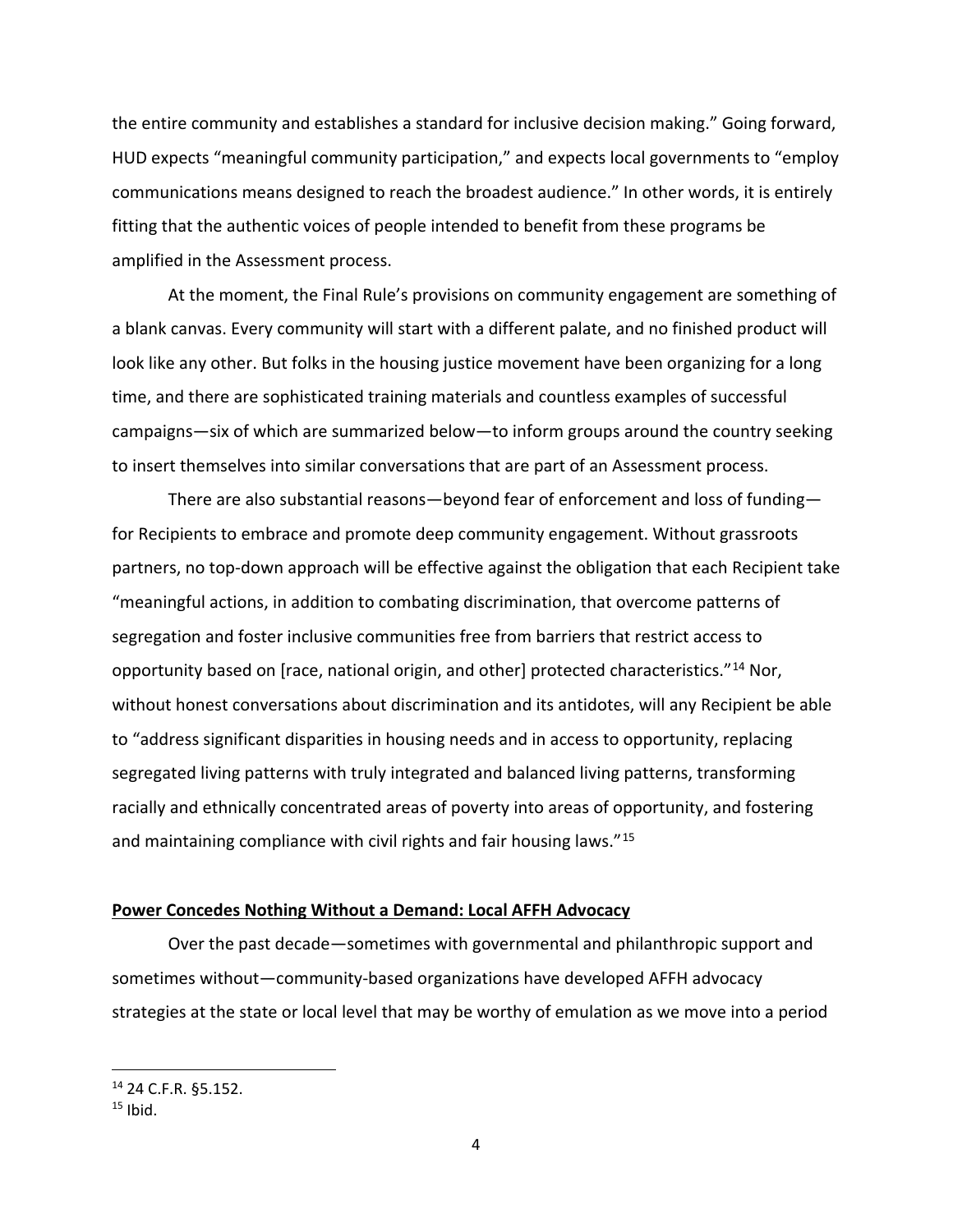in which HUD's affirmative efforts are less robust. Each of the matters listed below provides an example of how an advocacy or grassroots group made room for itself at the community table and instigated conversations about discrimination and segregation.

#### **Anti-Discrimination Center**

After comparing Westchester County's Analyses of Impediments (AIs)—the precursor to the Analysis of Fair Housing Assessment ("Assessment") mandated by the Final Rule—and other submissions to HUD with data on discrimination and segregation, in late 2005, the Anti-Discrimination Center ("ADC") concluded that the County's certifications of compliance with its AFFH and related civil rights obligations were not truthful. When ADC sought an explanation for the discrepancies, the deputy planning commissioner revealed that the County routinely approved funding for municipal members of its funding consortium without respect to whether those members had exclusionary zoning provisions or otherwise resisted proposals to develop affordable housing within their borders.

ADC eventually brought suit under the federal False Claims Act, alleging that the County's AFFH certifications were knowingly false because the County had taken no steps to identify or overcome race-based impediments and that the County had steered funding for the development of affordable housing principally to racially-segregated and low-income neighborhoods. ADC's ability—through an expert demographer—to conduct data analysis and mapping of segregation and affordable housing units was critical to establishing the County's liability for violating its AFFH obligations.

The U.S. District Court in Manhattan granted summary judgment for ADC, holding that no reasonable jury could conclude that the County had conducted an appropriate analysis of race-based impediments as part of its 2000 and 2004 Als.<sup>[16](#page-6-0)</sup> The matter settled in August 2009, and the County was required, among other things, to ensure the development of 750 units of affordable housing in predominantly white areas, and to conduct a new AI and zoning analysis of each municipal member of the funding consortium. The County's progress (and lack thereof) in fulfilling its obligations is chronicled at [http://www.antibiaslaw.com/westchester-case.](http://www.antibiaslaw.com/westchester-case) Contact: Craig Gurian, [craiggurian@antibiaslaw.com.](mailto:craiggurian@antibiaslaw.com)

<span id="page-6-0"></span> <sup>16</sup> *U.S. ex rel. Anti-Discrimination Center v. Westchester County*, 668 F. Supp. 2d 548, 563 (S.D.N.Y. 2009).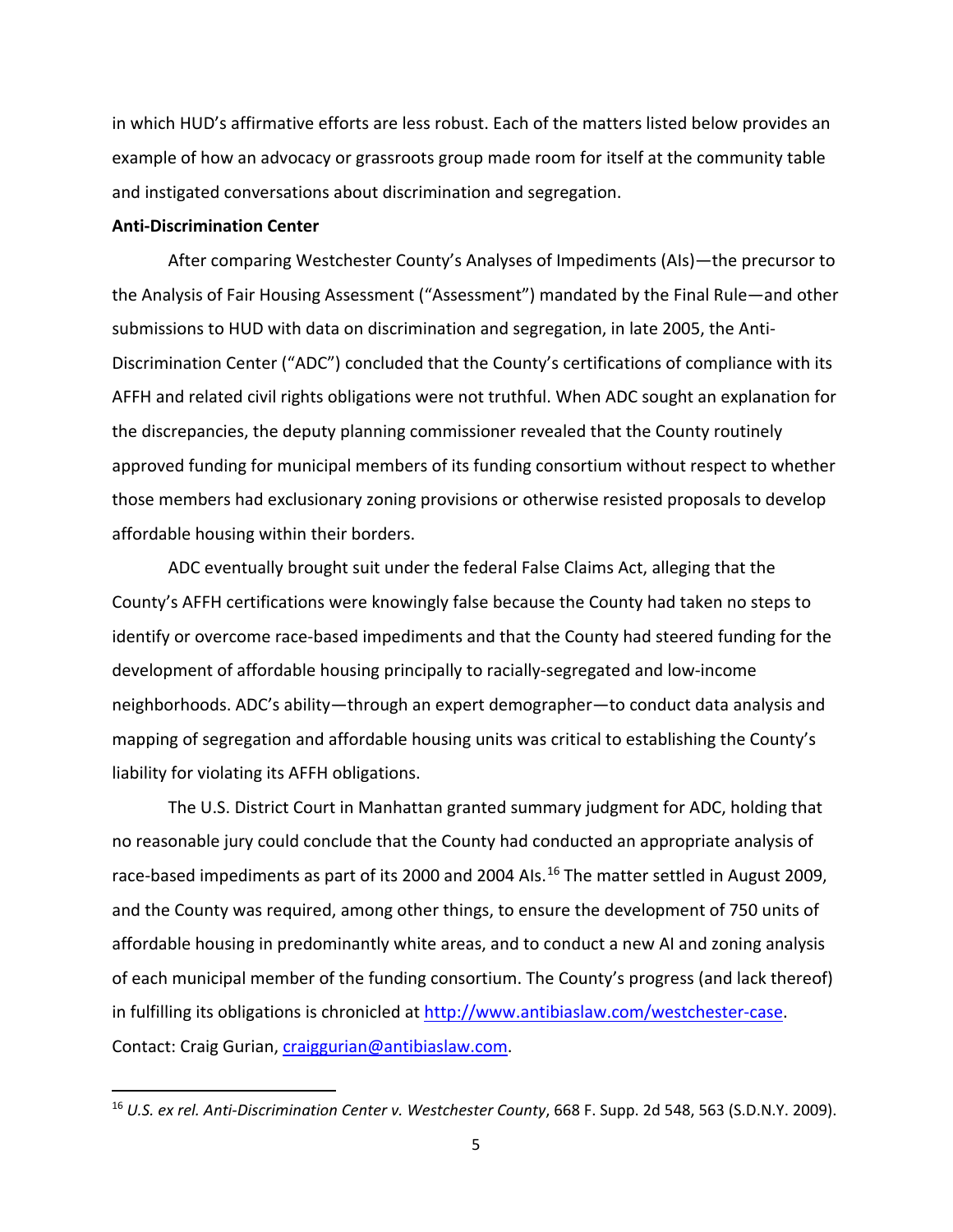#### **Texas Low Income Housing Information Service and Texas Appleseed**

Following Hurricanes Dolly (July 2008) and Ike (September 2008), Congress appropriated several billion dollars in CDBG disaster recovery funding, roughly \$3.1 billion of which was allocated to the State of Texas.[17](#page-7-0) Texas Low Income Housing Information Service ("TxLIHIS") and Texas Appleseed are statewide advocacy organizations with long histories of fighting for housing equity and transparency in affordable housing programs administered by the State of Texas. In the mid-1990s, the groups got the state legislature to produce an annual report on low-income housing in Texas. For ten years prior to Hurricanes Dolly and Ike, that annual report provided detailed data on the current ethnic and racial composition for each multifamily housing development receiving any form of assistance from the State, along with the number of households in each development with children, with disabilities, and making use of housing choice vouchers.

Through analysis of this and other local data, the groups were able to establish that the recovery programs developed by the State of Texas would perpetuate racial segregation and limit housing choice. Among other things, their analysis showed that the state housing agency's limitation on rebuilding single-family homes on existing sites would require homeowners of color to return to neighborhoods that were disproportionately high in crime, racially segregated, and characterized by low employment and educational opportunity. Similarly, the programs the State proposed for rebuilding affordable multifamily housing emphasized rebuilding in segregated neighborhoods and permitted higher-opportunity neighborhoods to avoid new construction of affordable housing through enforcement of Low-Income Housing Tax Credit rules that grant homeowners associations and local politicians veto power over such proposals. TxLIHIS and Appleseed were also able to document the State's plan to distribute billions of dollars of disaster recovery funds to localities with discriminatory land use rules, deeply entrenched segregation, and documented hostility to racial integration.

On December 1, 2009, TxLIHIS and Appleseed filed an administrative complaint with HUD, alleging that the State's disaster recovery programs involving housing and community development violated the Fair Housing Act and the State's AFFH obligations, and asking HUD to

<span id="page-7-0"></span><sup>&</sup>lt;sup>17</sup> Texas General Land Office, "Recovery," [http://www.glo.texas.gov/recovery/.](http://www.glo.texas.gov/recovery/)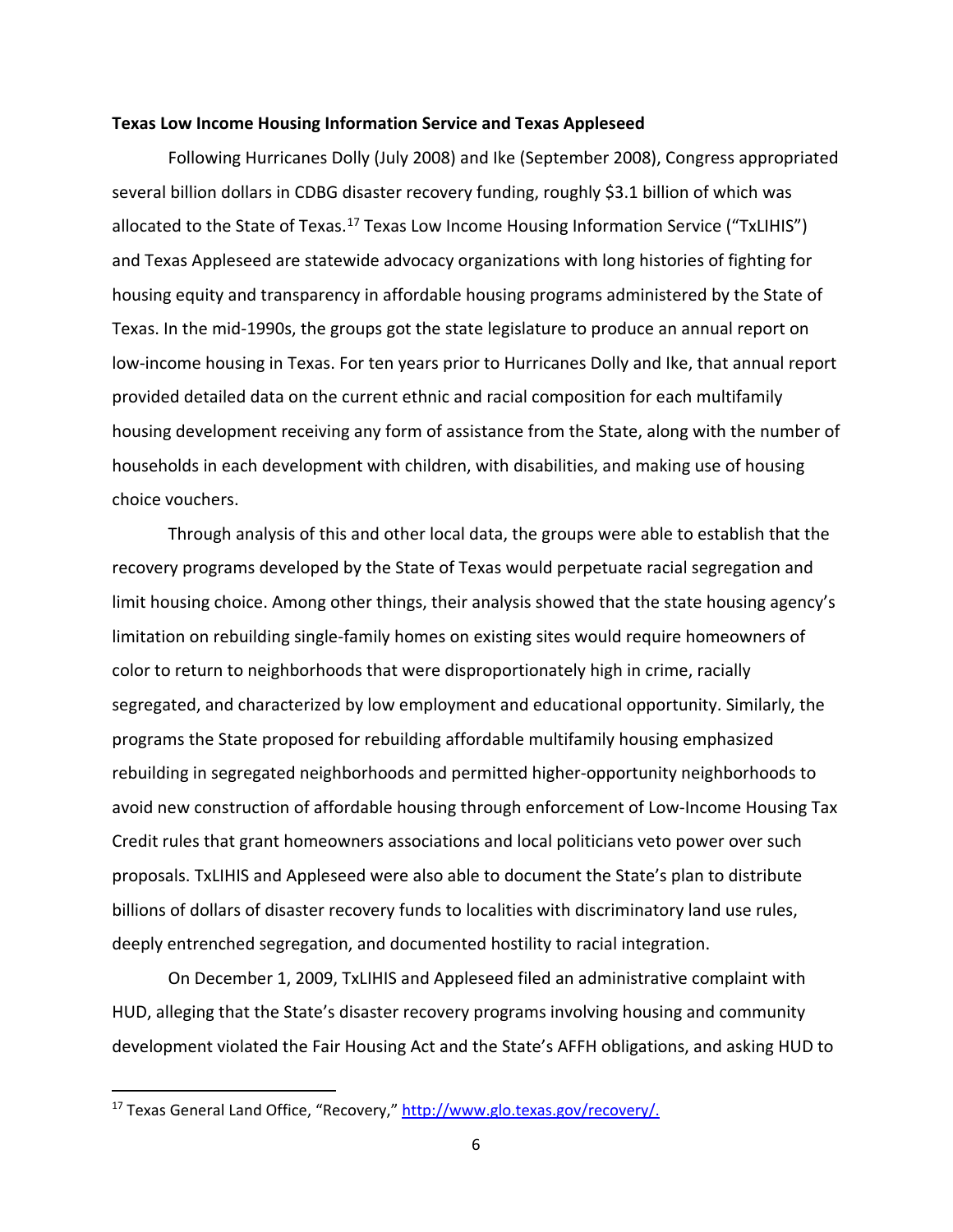suspend funding until the State came into compliance. During the next six months—during which TxLIHIS and Appleseed showed clear data mastery exceeding the capacity of the Statethe parties negotiated a Conciliation Agreement, pursuant to which the State agreed to conduct a new AI and to commit hundreds of millions of dollars to rebuilding housing in a manner consistent with AFFH.<sup>[18](#page-8-0)</sup> The Agreement also required each locality seeking federal funding to complete a Fair Housing Assessment Statement, identifying local fair housing impediments and making specific local commitments to actions intended to overcome those impediments. Contacts: John Henneberger, [john@texashousing.org;](mailto:john@texashousing.org) Maddie Sloan,

## [msloan@texasappleseed.net.](mailto:msloan@texasappleseed.net)

# **Greater New Orleans Fair Housing Action Center and Lawyers Committee for Civil Rights**

Greater New Orleans Fair Housing Action Center ("GNOFHAC") is a private, full-service fair housing enforcement organization that found itself at the epicenter of fair housing issues after Hurricane Katrina hit the region in late August, 2005.<sup>[19](#page-8-1)</sup> Building on its post-Katrina experience, at a January, 2011 conference held in a church basement, <sup>20</sup> GNOFHAC introduced the concept of a "People's AI," designed to engage community members in identifying, analyzing, and responding to segregation and other fair housing barriers that they experienced every day, but that had been omitted from the AI produced by the City of New Orleans. Published in December 2011 by GNOFHAC and the Lawyers' Committee for Civil Rights Under Law, "People's Analysis of Impediments (AI) to Fair Housing for New Orleans"<sup>[21](#page-8-3)</sup> provides a roadmap for community groups to participate in fair housing planning efforts. Because of its insights into local conditions and its work on the "People's AI,*"* GNOFHAC was selected as a

<span id="page-8-1"></span><sup>19</sup> Greater New Orleans Fair Housing Action Center, "St. Bernard Parish," [http://www.gnofairhousing.org/programs/enforcement/st-bernard-parish/;](http://www.gnofairhousing.org/programs/enforcement/st-bernard-parish/) "Conciliation Agreement between U.S. Dep't of Hous. and Urban Dev., Greater New Orleans Fair Housing Action Center, and Jefferson Parish," June 24, 2013[, http://www.relmanlaw.com/docs/GNOFHAC-2013.06.24-Executed-](http://www.relmanlaw.com/docs/GNOFHAC-2013.06.24-Executed-Conciliation-Agreement-Jefferson-Parish.pdf)[Conciliation-Agreement-Jefferson-Parish.pdf.](http://www.relmanlaw.com/docs/GNOFHAC-2013.06.24-Executed-Conciliation-Agreement-Jefferson-Parish.pdf)

<span id="page-8-0"></span><sup>&</sup>lt;sup>18</sup> "Conciliation Agreement between Texas Low Income Housing Information Service, Texas Appleseed, and the State of Texas," May 25, 2010, [http://www.relmanlaw.com/docs/Texas-AFFH-Final-Conciliation-](http://www.relmanlaw.com/docs/Texas-AFFH-Final-Conciliation-Agreement-signed-by-HUD.pdf)[Agreement-signed-by-HUD.pdf.](http://www.relmanlaw.com/docs/Texas-AFFH-Final-Conciliation-Agreement-signed-by-HUD.pdf)

<span id="page-8-2"></span> $^{20}$  Greater New Orleans Fair Housing Action Center, "Fit for a King 2011," Flickr album, Jan. 14, 2011, [https://www.flickr.com/photos/58782715@N08/sets/72157625898694712.](https://www.flickr.com/photos/58782715@N08/sets/72157625898694712)

<span id="page-8-3"></span><sup>&</sup>lt;sup>21</sup> Greater New Orleans Fair Housing Action Center and Lawyers' Committee for Civil Rights Under Law (2011).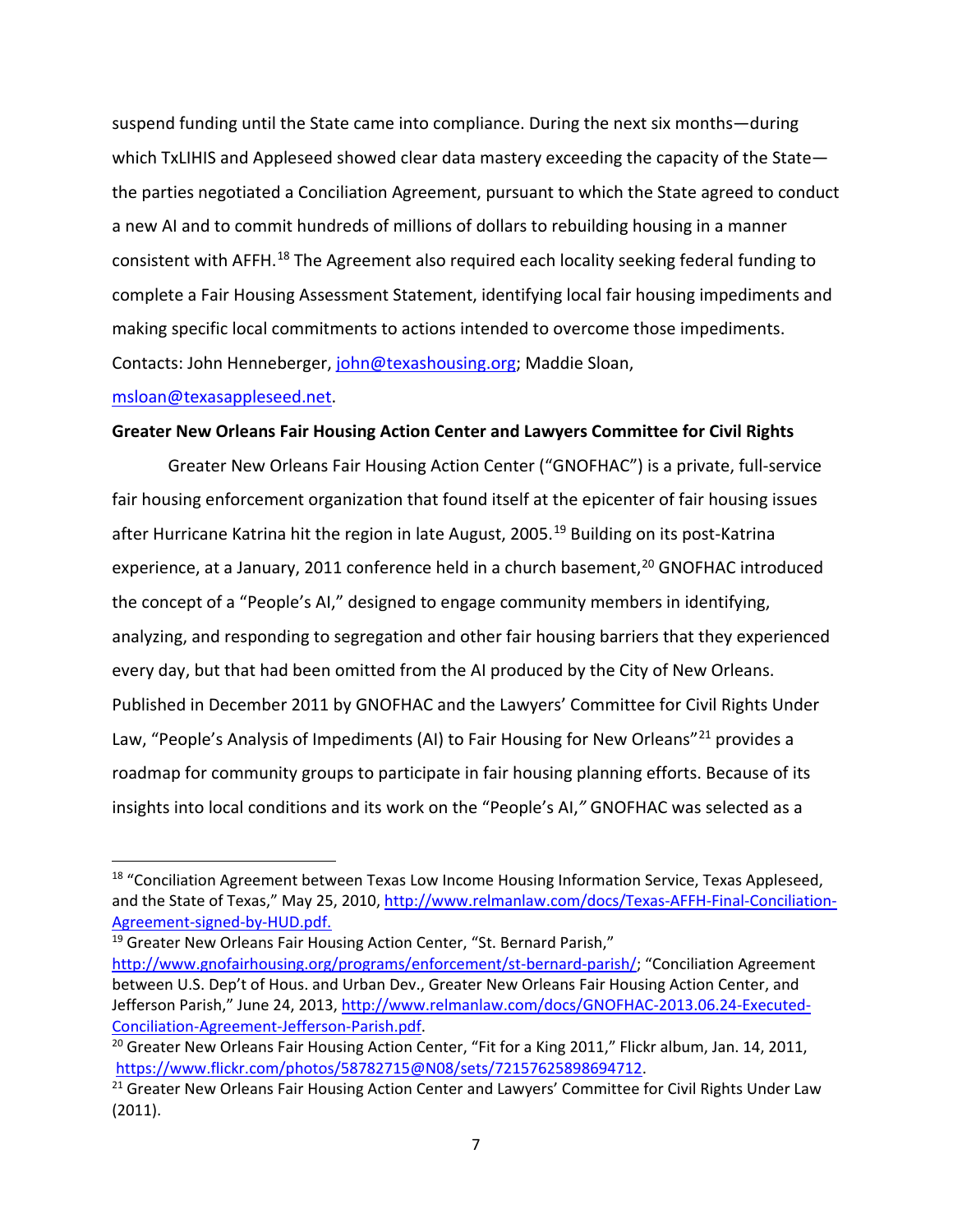contractor for the development of the Assessment for the City of New Orleans and the Housing Authority of New Orleans, which was the first Assessment pursuant to the Final Rule.<sup>[22](#page-9-0)</sup> Contact: Cashauna Hill, [chill@gnofairhousing.org.](mailto:chill@gnofairhousing.org)

#### **Latino Action Fund, Fair Share Housing Center, and New Jersey State Conference, NAACP**

After Superstorm Sandy hit New Jersey in October, 2012, Congress appropriated nearly \$3 billion in CDBG funds to assist in recovery efforts. Three statewide advocacy groups—Latino Action Network, Fair Share Housing Center, and the New Jersey Conference of the NAACP conducted community forums and undertook data collection and analysis to determine the extent to which the Christie administration's disaster recovery programs were serving lowincome families of color, particularly those living in multifamily rental housing.

After determining that the State's initial action plan proposed to favor higher-income homeowners disproportionately to the harm they had suffered, and that the State was not meeting its requirements with respect to federal Limited English Proficiency ("LEP") regulations meant to ensure that non-English speakers would have an equal opportunity to benefit from the recovery programs, the advocacy groups filed an administrative complaint with HUD in April, 2013, alleging violations of Title VI of the Civil Rights Act of 1964 ("Title VI"), the Fair Housing Act, and the AFFH obligation. Those groups provided HUD both insight and sophisticated data analysis with respect to program beneficiaries, and their close monitoring of state agencies identified several thousand applicants who had lost the opportunity to participate because of LEP violations as well as several thousand applications that were erroneously denied by a private contractor.

The parties entered into a Conciliation Agreement<sup>[23](#page-9-1)</sup> on May 30, 2014 that requires the State to target \$240 million in additional funds to the communities hardest hit by the storm, with an emphasis on serving low-income renters, who are much more likely than homeowners to be people of color. The agreement also mandates immediate steps to address language barriers that had prevented many Sandy victims from participating in the recovery programs. The agreement governs the State's administration of nearly \$2.8 billion in HUD disaster

<span id="page-9-0"></span><sup>&</sup>lt;sup>22</sup> National Low Income Housing Coalition (2016); Housing Authority of New Orleans (2016).

<span id="page-9-1"></span> $23$  Fair Share Housing Center, Latino Action Network, and NAACP New Jersey State Conference (2015).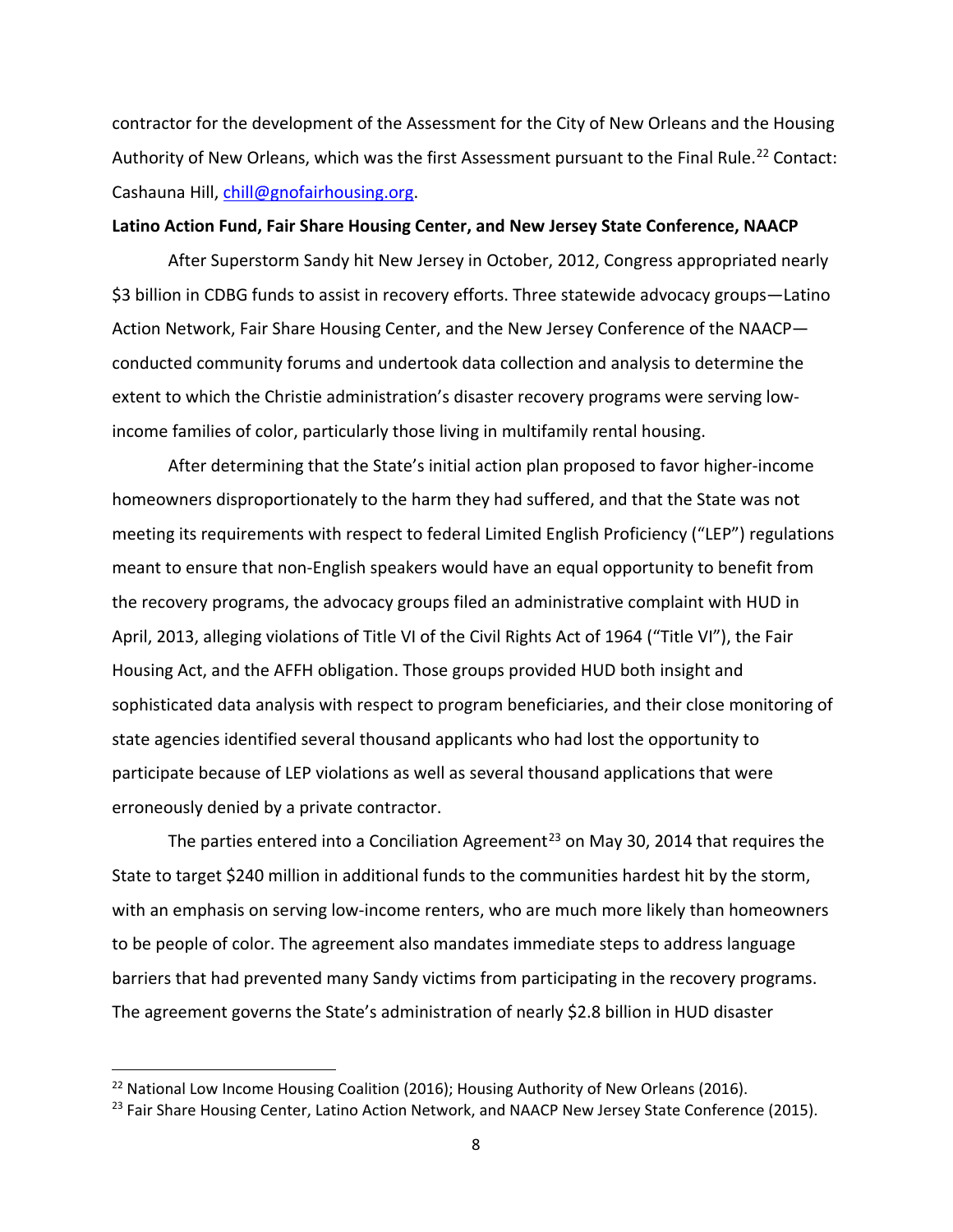recovery funding, and requires the State to add supplemental funding of \$215 million to its principal program to build replacement units for households displaced by the storm. It also establishes an additional \$15 million for immediate help for renters who are still displaced from Sandy, which can be used for up to two years while replacement homes are being built, and \$10 million for mobile home owners. Contacts: Kevin Walsh, [kevinwalsh@fairsharehousing.org;](mailto:kevinwalsh@fairsharehousing.org) Adam Gordon, [adamgordon@fairsharehousing.org.](mailto:adamgordon@fairsharehousing.org)

#### **Metropolitan Interfaith Council on Affordable Housing**

Until the mid-1990s, the Minneapolis-St. Paul ("Twin Cities") metroplex had one of the country's most sophisticated, pro-integration fair share affordable housing programs, under the supervision of the Metropolitan Council, a regional government entity that awarded money for transportation, parks, and regional infrastructure to suburbs that embraced affordable housing, and withheld if from those who did not. Concerned that state and local governments had abandoned their commitment to such programs, the Metropolitan Interfaith Council on Affordable Housing ("MICAH") worked closely with the Institute on Metropolitan Opportunity at the University of Minnesota Law School to develop local data on the funding and location of affordable housing over a two-decade period, documenting the rapid re-segregation of neighborhoods and public schools in the Twin Cities and inner-ring suburbs.

When grassroots advocacy with the affected municipalities yielded no change in housing policy, and when the Metropolitan Council issued new fair share guidance that would accelerate affordable housing obligations in lower-opportunity neighborhoods and slow it in high-opportunity neighborhoods, MICAH and other groups filed an administrative complaint with HUD in May, 2015, alleging the Cities of Minneapolis and St. Paul had violated Title VI, the Fair Housing Act, and the obligation to AFFH. One of MICAH's chief complaints was that the Regional AI on which the Twin Cities and eleven other jurisdictions based their entitlement to CDBG, HOME, and related funds did not address residential and school segregation, or the extent to which municipal housing and funding policies were perpetuating segregation. HUD brought the parties together for settlement talks, and they entered into a Conciliation

9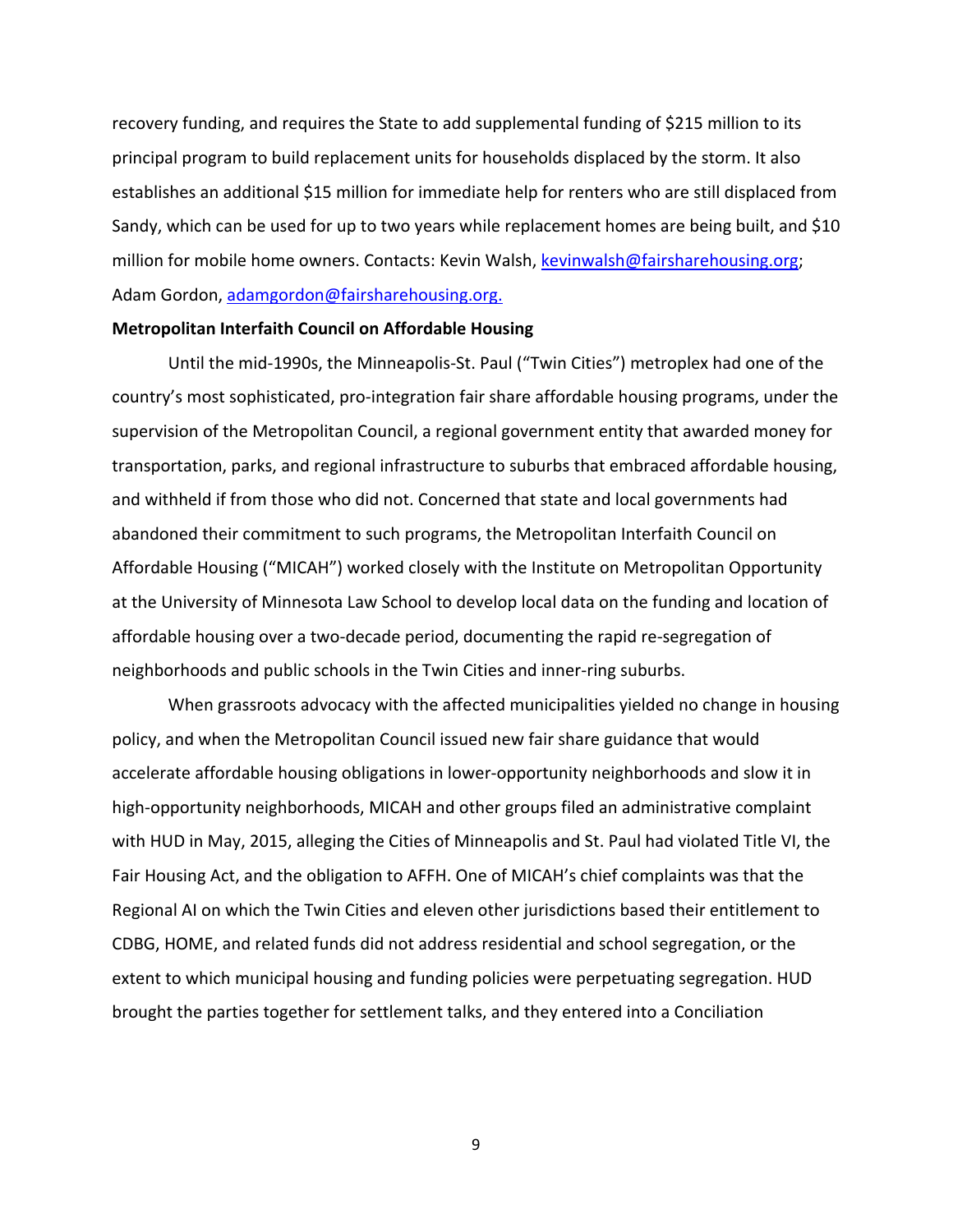Agreement on May 25, 2016.<sup>[24](#page-11-0)</sup> The Cities and eleven suburban entitlement jurisdictions agreed to revise the Regional AI by June, 2017, using the analytical tools associated with HUD's Final Rule. The revised analysis will identify fair housing barriers within each jurisdiction and across the region, with a special focus on patterns of integration and segregation, racially or ethnically concentrated areas of poverty, disparities in access to opportunity, and disproportionate housing needs. MICAH and the other Complainants secured the right to participate on the Regional AI advisory committee, and to help conduct the community engagement process to ensure that key stakeholders participate in the process.<sup>[25](#page-11-1)</sup> Press coverage of the agreement suggests that it will alter how affordable housing is approved and built in the region.<sup>[26](#page-11-2)</sup> Contact: Sue Watlov Phillips, [sue@micah.org.](mailto:sue@micah.org)

#### **Metropolitan Milwaukee Fair Housing Council**

For nearly 50 years (and irrespective of income), the Milwaukee Metropolitan Statistical Area has been one of the most racially segregated regions in the country.<sup>[27](#page-11-3)</sup> The Metropolitan Milwaukee Fair Housing Council ("MMFHC") began tracking the efforts of Waukesha County and several dozen members of its CDBG and HOME funding consortium in late 2007, and quickly compiled local demographic data and information concerning municipal land use restrictions on the development of affordable, multifamily housing. More than three years of meetings with County officials yielded no commitments to revise the County's AIs or to identify shortcomings in oversight of the fair housing performance of consortium members.

In September 2011, MMFHC filed an administrative complaint with HUD, alleging violations of Title VI, the Fair Housing Act, and AFFH. Prolonged settlement discussions ensued, and the parties finally entered into a Conciliation Agreement with an effective date of January 24, 2017.<sup>[28](#page-11-4)</sup> Under the terms of the Agreement, the County will undertake a variety of activities with the aim of promoting integration and expanded fair housing choice. Among these, it will

<span id="page-11-0"></span><sup>24</sup> "Voluntary Compliance Agreement between U.S. Dep't of Hous. and Urban Dev., The City of St. Paul, and the Metropolitan Interfaith Council on Affordable Housing," May 25, 2016, [https://portal.hud.gov/hudportal/documents/huddoc?id=16vcasigned.pdf.](https://portal.hud.gov/hudportal/documents/huddoc?id=16vcasigned.pdf)

<span id="page-11-1"></span> $25$  As this chapter was going to press, the Minnesota Housing Partnership published a report cataloguing many of the efforts to bring grassroots groups into the AI or Assessment Process. Minnesota Housing Partnership (2017).  $26$  Callaghan (2016).

<span id="page-11-3"></span><span id="page-11-2"></span><sup>&</sup>lt;sup>27</sup> Eligon and Gebloff (2016).

<span id="page-11-4"></span><sup>&</sup>lt;sup>28</sup> Metropolitan Milwaukee Fair Housing Council (2017).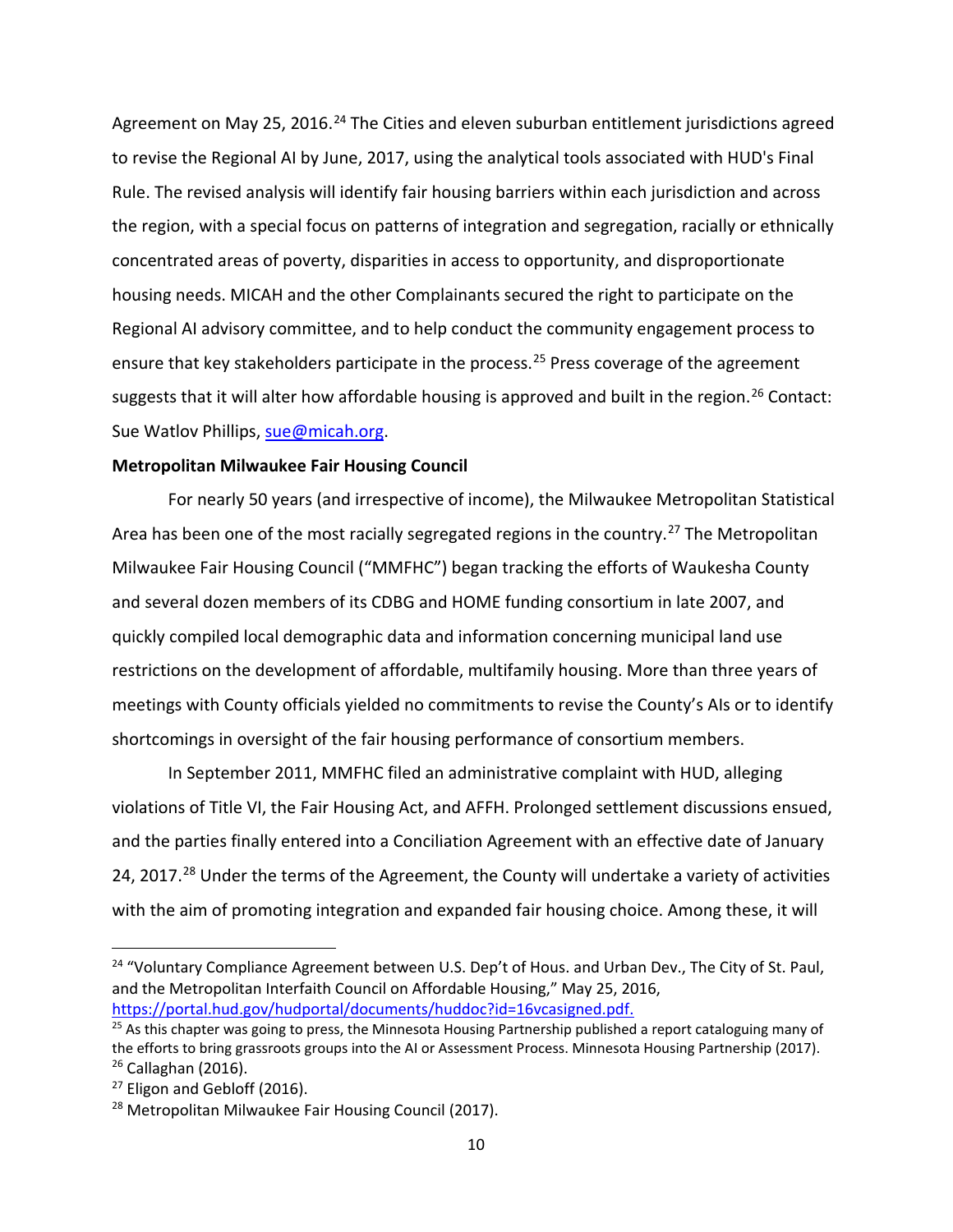collaborate with the City and County of Milwaukee to produce an Assessment of Fair Housing report, which will identify public and private impediments to fair housing choice. On an annual basis, the County will provide to HUD an action plan that will describe actions to overcome those impediments. The County will also require each municipality which receives CDBG or HOME funds to create an annual Fair Housing Impact Statements that identifies the specific actions the municipality will take to address fair housing impediments, and report on annual progress in eliminating those impediments. The municipalities will also be required to identify actions that promote affordable housing for families, and the County will develop a land inventory that will identify parcels suitable for development of affordable, multifamily housing. This appears to be the first resolution of an AFFH complaint during the Trump administration, and may be some evidence of the continued utility of HUD administrative complaints. Contact: Bill Tisdale, [wrtisdale@fairhousingwisconsin.com](mailto:wrtisdale@fairhousingwisconsin.com)

## **The Path Ahead**

As outlined above, many of the most successful grassroots AFFH efforts have combined some kind of enforcement action with sophisticated collection and analysis of local data and the capacity to mobilize allies to participate in fair housing planning and to demand that local elected and appointed officials adopt policies and actions to undo segregation and address other fair housing barriers. That is to say that enforcement without analysis and mobilization may be insufficient. But each effort described above has resulted in collective knowledge that is available to other advocates—in the form of written materials, settlement agreements, promising practices or simply contact information for the principal actors.

Even during the latter stages of the Obama administration, HUD began signaling that it would not be accepting new administrative complaints alleging only an AFFH violation, and would instead consider such complaints under its other civil rights authorities based on the Spending Clause, including Title VI, Section 109 of the Housing and Community Development Act of 1974, and—in the context of disability—Section 504 of the Rehabilitation Act of 1973.<sup>[29](#page-12-0)</sup>

<span id="page-12-0"></span><sup>&</sup>lt;sup>29</sup> HUD (2013), 4-5.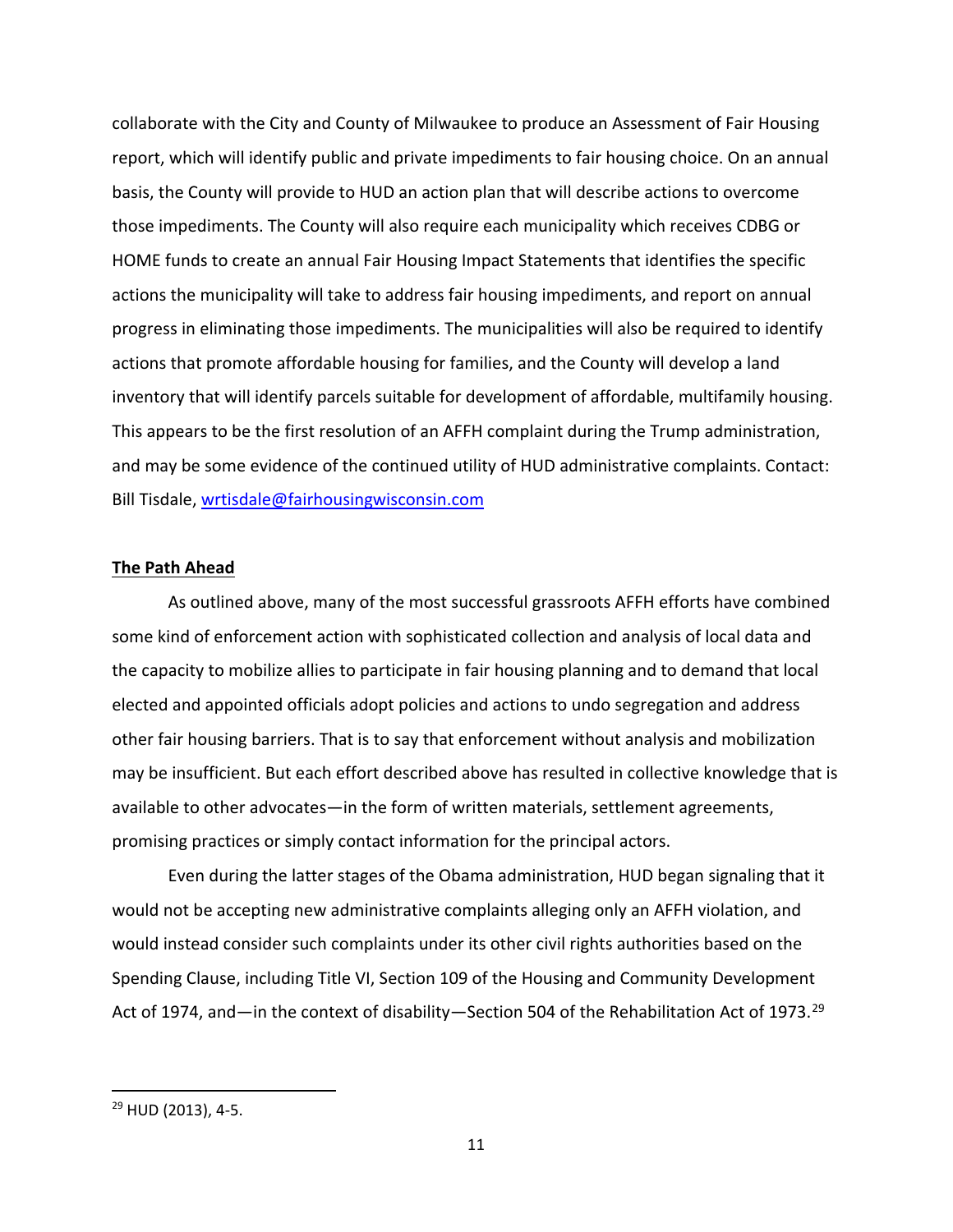In fact, the successful resolution of complaints in the Latino Action Fund, MICAH and MMFHC matters described above all explicitly referenced Title VI and Section 109.

So, while the Trump administration (and its Congressional allies) may be signaling hostility to AFFH concepts and complaints, it still has statutory and regulatory mandates to receive, investigate, conciliate, and adjudicate complaints alleging violations of all the Spending Clause statutes and the Fair Housing Act. In other words, an administrative enforcement route will remain available to enforce claims similar to those described above. And, as another paper in this symposium makes clear,  $30$  parties aggrieved by segregation and discrimination can seek direct judicial enforcement of Title VI, the Fair Housing Act, and the U.S. Constitution in federal courts and may, under some circumstances, use the False Claims Act to enforce AFFH obligations.

But as we look forward to what may be a period of HUD passivity (or hostility) toward AFFH principles, we must focus our attention on building the capacity of local groups to collect and analyze data about fair housing barriers; participate meaningfully in the Assessment process; and mobilize allies to ensure transparency in the Assessment process and commitment to actions that will undo segregation and expand fair housing choice. Because there will be insufficient resources to ensure that every community can secure the full promise of AFFH, advocates, academics, and funders should purposefully identify several "laboratories of democracy" in which to support grassroots organizations to achieve two objectives: (1) better fair housing outcomes for the individual community or region; and (2) model advocacy approaches that can be shared with other communities whose Assessments are further down the road. The criteria for selection should be discussed widely, but might prioritize cities of significant size and early Assessment deadlines, with pronounced patterns of segregation and sufficient advocacy infrastructure in place or available. $31$ 

<span id="page-13-0"></span> <sup>30</sup> Julian (2017).

<span id="page-13-1"></span> $31$  A review of such criteria might suggest the following jurisdictions (with Assessment due dates in parentheses) for consideration: Philadelphia (10/4/17; LA County (10/4/17); Dallas (1/4/18); Austin (1/4/19); New York City (4/6/19); Chicago (4/6/19); Milwaukee (4/6/19); St. Louis (4/6/19); Pittsburgh (4/6/19); Minneapolis/St. Paul (9/5/19); and Houston (10/5/19).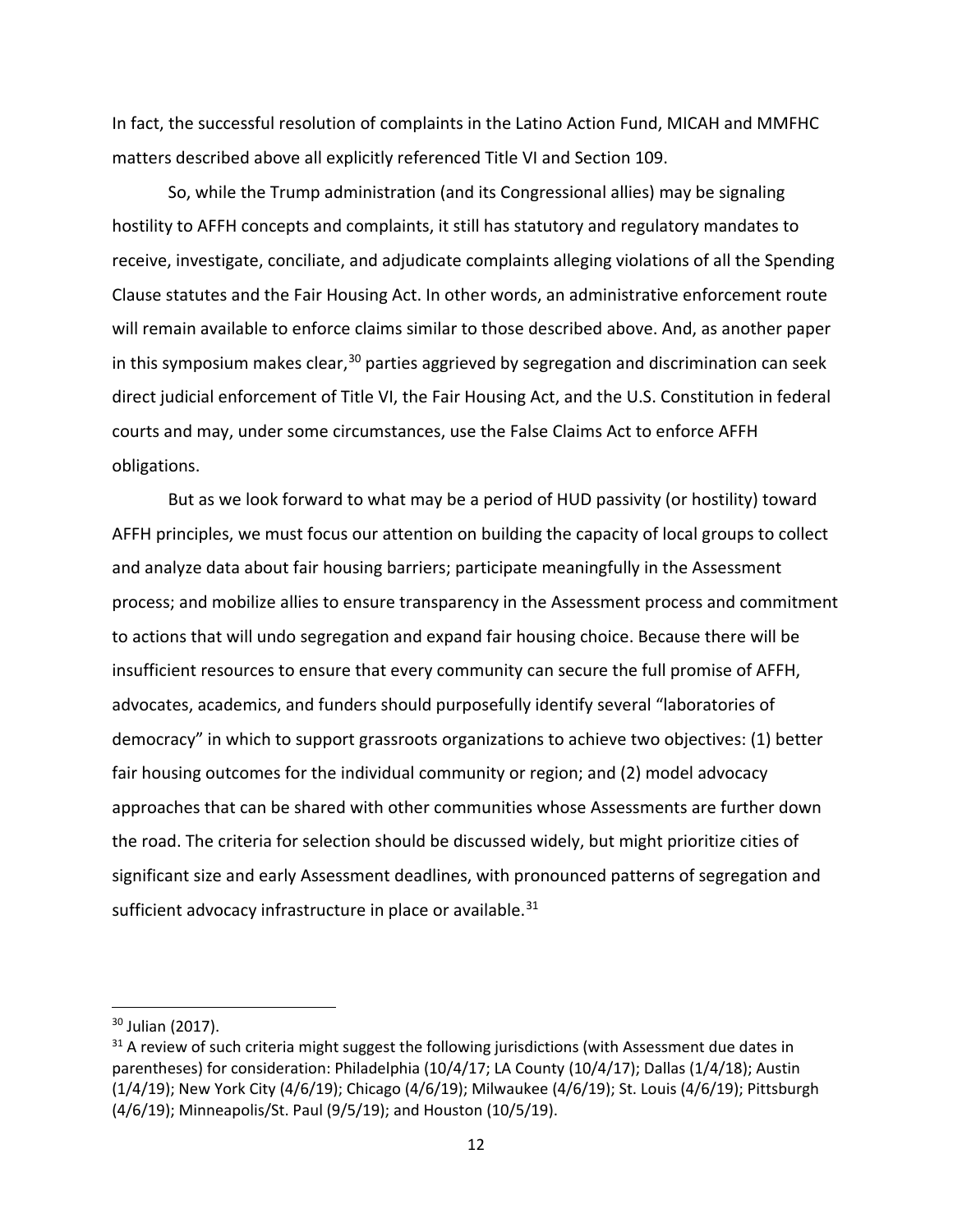## **The Primacy of Data**

The uniform data sets that HUD will provide each Recipient, pursuant to the Final Rule, will often permit stakeholders to develop a high-level understanding of geographic disparities in access to community assets, areas of concentrated poverty, and areas of minority concentration. But, without more, such data will do little to help a Recipient or advocates understand how such conditions arose and what steps will be necessary to address them. The Final Rule requires Recipients to rely on "local data"<sup>[32](#page-14-0)</sup> and "local knowledge"<sup>[33](#page-14-1)</sup> as part of the Assessment process.<sup>[34](#page-14-2)</sup> Because Recipients may lack the capacity or interest to fully collect and analyze such information, and because the Final Rule requires robust community participation, consultation, and coordination,<sup>[35](#page-14-3)</sup> grassroots advocacy organizations can play a significant gapfilling role in the Assessment process by gathering and analyzing local data and local knowledge and preparing reports and recommendations based upon that material.

There are some strong models for building local capacity to conduct data analysis and mapping to support advocacy. For instance, TxLIHIS has documented how a number of Texas municipalities have perpetuated housing segregation, and its work has provided the basis for subsequent enforcement actions, media coverage, and legislative action.<sup>[36](#page-14-4)</sup> Similarly, reports from Fair Share Housing Center have led to systemic reforms in post-Sandy recovery programs.<sup>[37](#page-14-5)</sup> Other groups have relied on academic research centers for such capacity.<sup>[38](#page-14-6)</sup> Either

<span id="page-14-0"></span><sup>&</sup>lt;sup>32</sup> The Final Rule defines "local data" to include "metrics, statistics, and other quantified information, subject to a determination of statistical validity by HUD, relevant to the program participant's geographic areas of analysis, that can be found through a reasonable amount of search, are readily available at little or no cost, and are necessary for the completion of the [Assessment] using the Assessment Tool." 24 C.F.R. §5.152.

<span id="page-14-1"></span> $33$  The Final Rule defines "local knowledge" to include "information to be provided by the program participant that relates to the participant's geographic areas of analysis and that is relevant to the program participant's [Assessment], is known or becomes known to the program participant, and is necessary for the completion of the [Assessment] using the Assessment Tool." 24 C.F.R. §5.152. <sup>34</sup> 24 C.F.R. §§5.154(c), (d)(2).

<span id="page-14-3"></span><span id="page-14-2"></span><sup>35</sup> 24 C.F.R. §5.158.

<span id="page-14-4"></span><sup>&</sup>lt;sup>36</sup> See for example Livesley-O'Neill (2016).

<span id="page-14-6"></span><span id="page-14-5"></span><sup>&</sup>lt;sup>37</sup> Fair Share Housing Center, Latino Action Network, and NAACP New Jersey State Conference (2015). <sup>38</sup> Examples include the Institute for Metropolitan Opportunity [\(https://www.law.umn.edu/institute](https://www.law.umn.edu/institute-metropolitan-opportunity)[metropolitan-opportunity\)](https://www.law.umn.edu/institute-metropolitan-opportunity), the Kirwan Institute for the Study of Race and Ethnicity [\(http://kirwaninstitute.osu.edu/\)](http://kirwaninstitute.osu.edu/), the Haas Institute for a Fair and Inclusive Society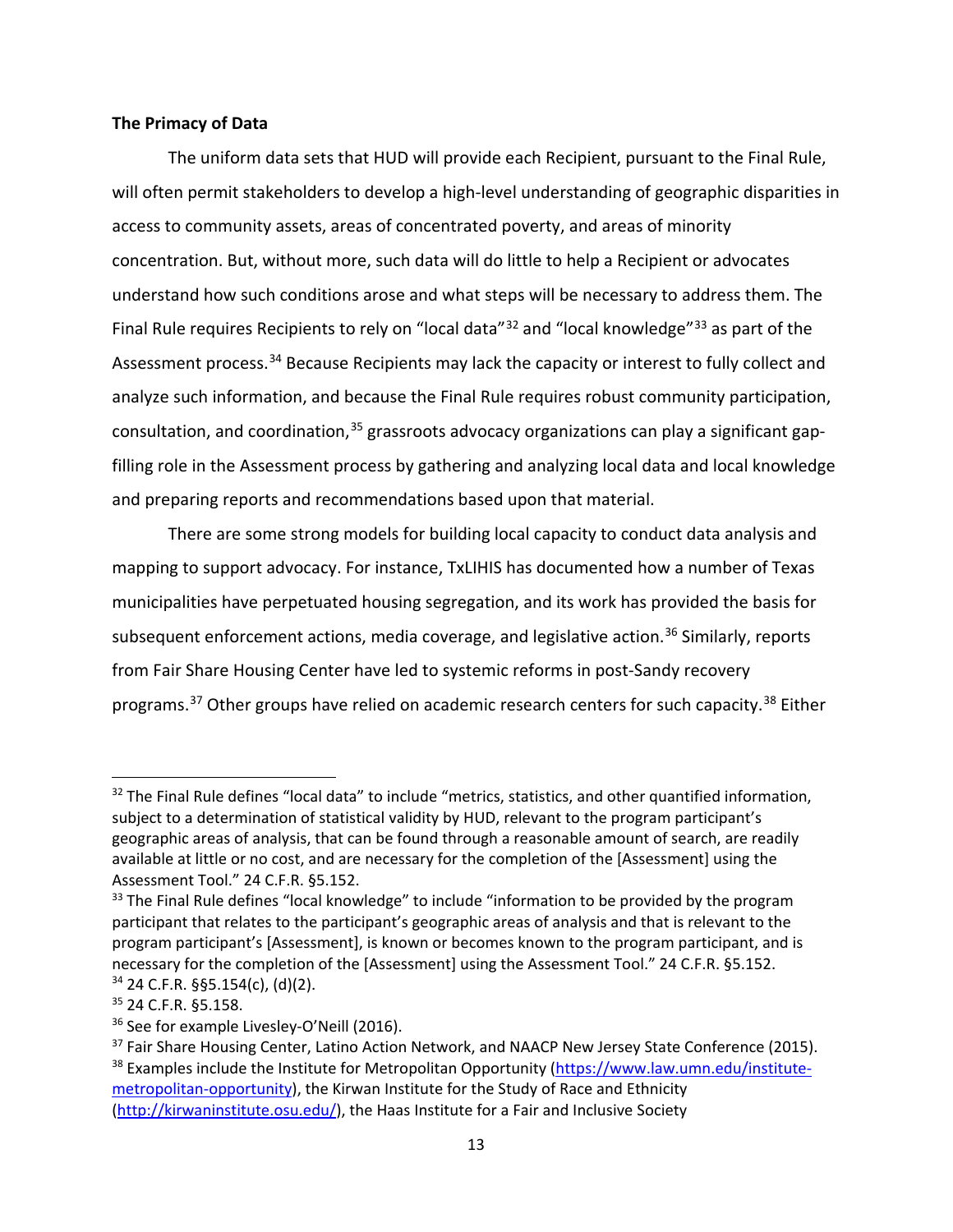way, as we move forward on AFFH matters, foundations, state and local governments, and HUD must redouble their efforts to fund capacity-building for local groups to promote the inclusion into the Assessment process of source information to contextualize local fair housing conditions.

## **Enhancing Stakeholder Involvement and Mobilizing Political Support**

In my experience, many grassroots advocacy groups are not fully informed about their localities' AI or Assessment processes, and so are not prepared to engage fully in shaping the outcomes of those processes. GNOFHAC's "People's AI" can serve as a desk reference for other grassroots groups. Other national groups have developed materials to demystify similar fair housing and funding distribution processes.<sup>[39](#page-15-0)</sup>

If we expect grassroots groups to get fully engaged in local Assessment processes, national advocacy groups must prioritize materials and training programs that will help to build local capacity so that the first round of Assessments submitted—which are likely to be seen as models for later efforts—become part of the feedback loop. HUD has funded a number of national technical assistance consultants to support Recipients in completing the Assessment process but, despite recommendations going back a decade or more,<sup>[40](#page-15-1)</sup> has made no comparable investment in the capacity of local stakeholder groups. The Ford Foundation and Open Society Foundation have provided multi-year funding support for Fair Share Housing Center, TxLIHIS and selected other state and local groups to engage in the AI or Assessment processes.[41](#page-15-2) But in order to go to scale—even with respect to the "laboratories" mentioned above—the investment in such an effort must be substantially larger. The templates offered by GNOFHAC, Center for Community Change, and Technical Assistance Collaborative provide a

 $\overline{a}$ 

[<sup>\(</sup>http://haasinstitute.berkeley.edu/\)](http://haasinstitute.berkeley.edu/), and the Furman Center for Real Estate and Urban Policy [\(http://furmancenter.org/\)](http://furmancenter.org/).

<span id="page-15-0"></span><sup>&</sup>lt;sup>39</sup> Gramlich (1998); Technical Assistance Collaborative, Inc. (1999).

<span id="page-15-1"></span><sup>&</sup>lt;sup>40</sup> Allen (2008), 4 (calling upon HUD to fund an organization to enhance the capacity of local organizations to review and analyze AIs and to "participate in the process of identifying fair housing impediments and appropriate actions to overcome them").

<span id="page-15-2"></span><sup>41</sup> Ford Foundation, "Grants Database,[" https://www.fordfoundation.org/work/our-grants/grants](https://www.fordfoundation.org/work/our-grants/grants-database/grants-all?page=9)[database/grants-all?page=9;](https://www.fordfoundation.org/work/our-grants/grants-database/grants-all?page=9) Open Society Foundations, "U.S. Programs—Texas Low Income Housing Information Service,[" https://www.opensocietyfoundations.org/about/programs/us](https://www.opensocietyfoundations.org/about/programs/us-programs/grantees/texas-low-income-housing-information-service)[programs/grantees/texas-low-income-housing-information-service.](https://www.opensocietyfoundations.org/about/programs/us-programs/grantees/texas-low-income-housing-information-service)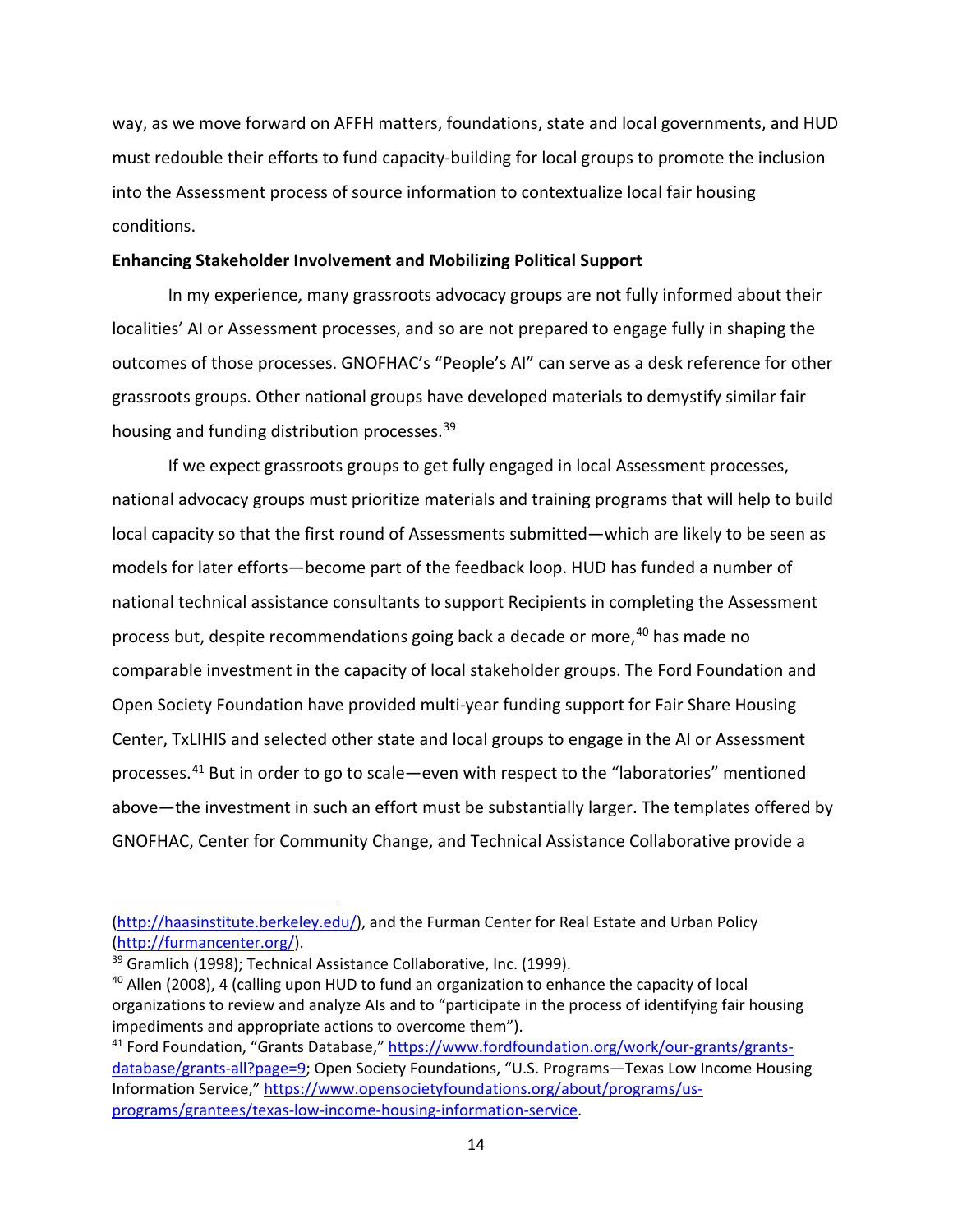solid start, but priority must be given to the development of a comprehensive guidebook and resource materials on the Assessment process, hands-on training for the most capable grassroots groups and coalitions in the target communities, and funding for ongoing technical assistance to help guide such groups through the process and to provide advice on how enforcement mechanisms, media coverage and community organizing strategies can be combined to secure better AFFH compliance.

#### **Securing Protections at the State and Local Level**

Finally, as progress on the national level may become more complicated, advocates must consider how legislation on the local and state levels can advance AFFH and other equity principles. For the past decade, ADC has helped to lead campaigns to broaden civil rights protections and to establish standards of proof that more effectively ensure positive civil rights outcomes. The passage of the Local Civil Rights Restoration Act expanded substantive protections against retaliation, extended protections to domestic partners, and increased penalties for violations. Just as importantly, the Restoration Act established canons of statutory construction that require New York City's Human Rights Law to be "construed liberally for the accomplishment of the uniquely broad and remedial purposes thereof, regardless of whether federal or [state laws] … have been so construed."[42](#page-16-0)

Similarly, on February 15, 2017, California Assemblymember Miguel Santiago introduced Assembly Bill 686 ("AB 686") to establish that all government agencies have an AFFH obligation as a matter of state law.<sup>[43](#page-16-1)</sup> Unlike the federal AFFH obligation, AB 686 would provide for a private cause of action to enforce the state AFFH provision. The content of that obligation would mirror the Final Rule in that all state and local agencies, regional transportation agencies and councils of government would be required to "tak[e] meaningful actions, in addition to combating discrimination, that overcome patterns of segregation, promote fair housing choice, and foster inclusive communities free from barriers that restrict access to opportunity-based characteristics protected by this part; and that transform racially and ethnically concentrated

<span id="page-16-0"></span> $42$  Gurian (2005), 103, quoting from N.Y.C. Local Law no. 85 of 2005 (October 3, 2005).

<span id="page-16-1"></span> $43$  For background materials on the proposed legislation, see Public Advocates (2017).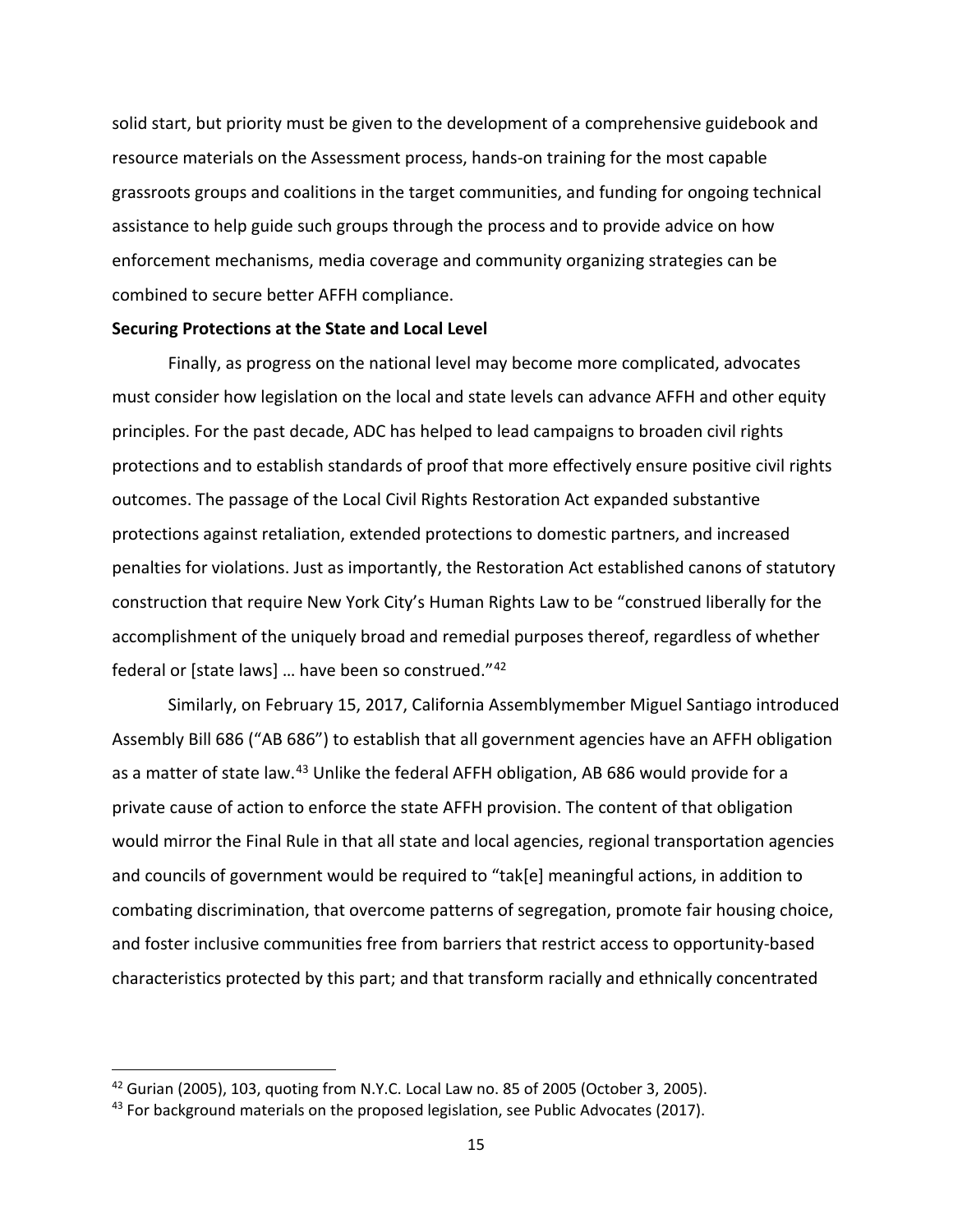areas of poverty into areas of opportunity, while protecting existing residents from displacement."

We need to help model such local advocacy for groups in the targeted communities, so that AFFH principles do not erode during a time of national inattention or hostility.

## **Conclusion**

In his opinion in *NAACP v. HUD,* then-Judge Breyer identified a useful metric that should be applied in every upcoming Assessment: whether the supply of "genuinely open housing" is increasing. I suggest that if the answer is not "yes," then a community has not satisfied its AFFH obligations and must redouble its efforts. But Breyer's metric ought also to apply to advocates, academics, and foundations. Until we sufficiently support local capacity to influence the Assessment process, we have not achieved the promise of AFFH. And we must redouble our efforts.

# **Bibliography**

- Allen, Michael. 2008. "Strong Enforcement is Required to Promote Integration." Testimony before National Commission on Fair Housing and Equal Opportunity. September 22. [http://www.prrac.org/projects/fair\\_housing\\_commission/boston/allen.pdf.](http://www.prrac.org/projects/fair_housing_commission/boston/allen.pdf)
- ———. 2015. "HUD's New AFFH Rule: The Importance of the Ground Game." In *The Dream Revisited*, edited by Ingrid Ellen Gould and Justin Steil. September. [http://furmancenter.org/research/iri/essay/huds-new-affh-rule-the-importance-of-the-ground](http://furmancenter.org/research/iri/essay/huds-new-affh-rule-the-importance-of-the-ground-game)[game.](http://furmancenter.org/research/iri/essay/huds-new-affh-rule-the-importance-of-the-ground-game)
- Blumgart, Jake. 2017. "Fair Housing Still Has a Chance under Trump." *Slate*, March 14. [http://www.slate.com/articles/business/metropolis/2017/03/the\\_affirmatively\\_furthering\\_fair\\_h](http://www.slate.com/articles/business/metropolis/2017/03/the_affirmatively_furthering_fair_housing_rule_is_still_working_under_trump.html) ousing rule is still working under trump.html.
- Callaghan, Peter. 2016. "Settlement Could Alter How Affordable Housing Is Built Throughout Twin Cities metro." *MinnPost*, May 13. [https://www.minnpost.com/politics-policy/2016/05/settlement](https://www.minnpost.com/politics-policy/2016/05/settlement-could-alter-how-affordable-housing-built-throughout-twin-cities-m)[could-alter-how-affordable-housing-built-throughout-twin-cities-m.](https://www.minnpost.com/politics-policy/2016/05/settlement-could-alter-how-affordable-housing-built-throughout-twin-cities-m)
- Eligon, John, and Robert Gebloff. 2016. "Affluent and Black, and Still Trapped by Segregation." *New York Times*, August 20. [https://www.nytimes.com/2016/08/21/us/milwaukee-segregation-wealthy](https://www.nytimes.com/2016/08/21/us/milwaukee-segregation-wealthy-black-families.html?_r=0)black-families.html? r=0.
- Fair Share Housing Center, Latino Action Network, and NAACP New Jersey State Conference. 2015. *The State of Sandy Recovery: Two and a Half Years Later, Over 15,000 Families Still Waiting to Rebuild*. February. [http://fairsharehousing.org/images/uploads/State\\_of\\_Sandy\\_English\\_2015.pdf.](http://fairsharehousing.org/images/uploads/State_of_Sandy_English_2015.pdf)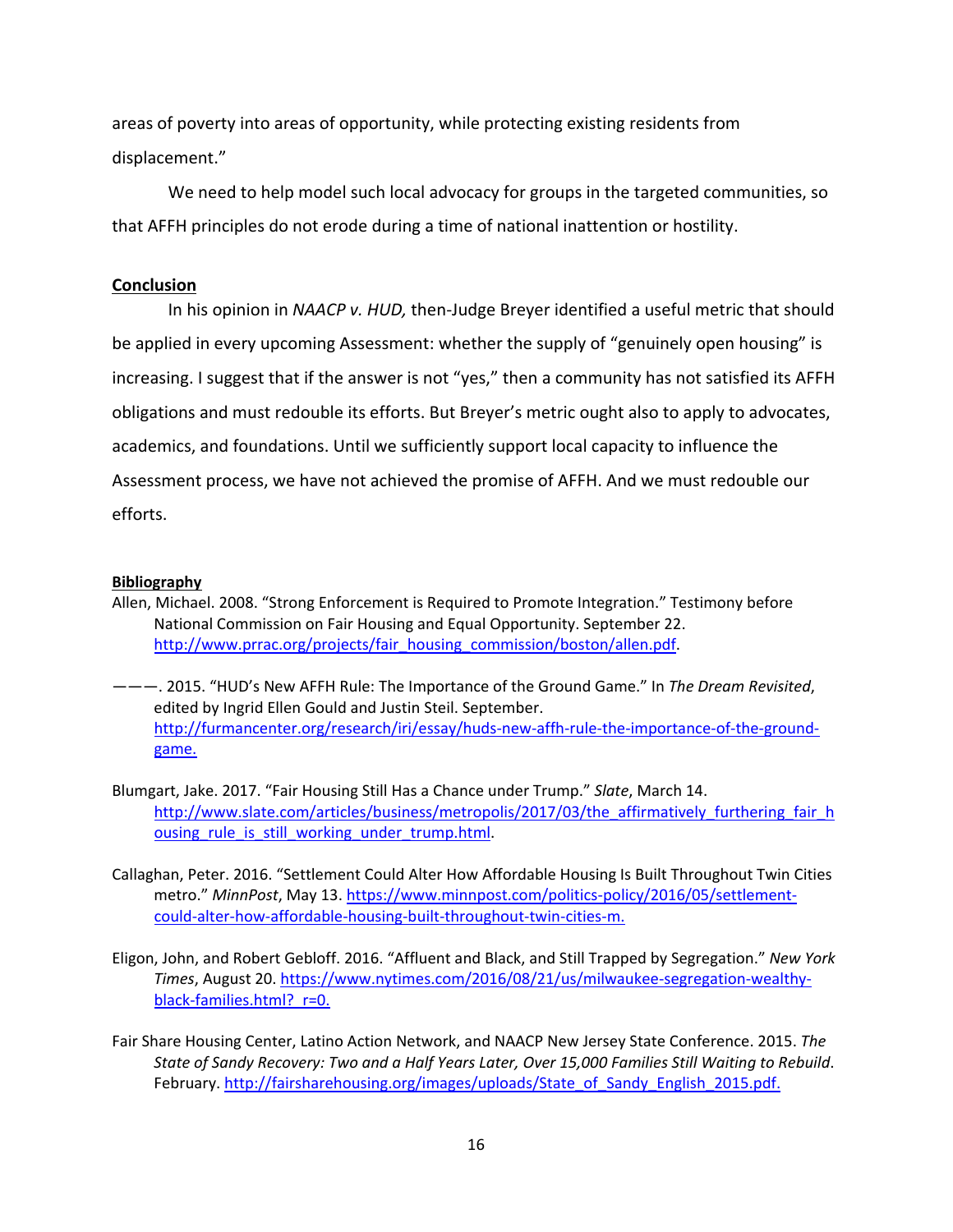- Gramlich, Ed. 1998. *HUD's Consolidated Plan: An Action Guide for Involving Low-Income Communities*. Washington, D.C.: Center for Community Change. [https://web](https://web-beta.archive.org/web/20061016081939/http:/www.communitychange.org:80/shared/publications/downloads/conplan.pdf)[beta.archive.org/web/20061016081939/http://www.communitychange.org:80/shared/publicatio](https://web-beta.archive.org/web/20061016081939/http:/www.communitychange.org:80/shared/publications/downloads/conplan.pdf) [ns/downloads/conplan.pdf.](https://web-beta.archive.org/web/20061016081939/http:/www.communitychange.org:80/shared/publications/downloads/conplan.pdf)
- Greater New Orleans Fair Housing Action Center and Lawyers' Committee for Civil Rights Under Law. 2011. "People's Analysis of Impediments for New Orleans." [http://www.gnofairhousing.org/wp](http://www.gnofairhousing.org/wp-content/uploads/2012/03/2011-12-20-Peoples-AI-FINAL.pdf)[content/uploads/2012/03/2011-12-20-Peoples-AI-FINAL.pdf.](http://www.gnofairhousing.org/wp-content/uploads/2012/03/2011-12-20-Peoples-AI-FINAL.pdf)
- Gurian, Craig. 2005. "A Return to Eyes on the Prize: Litigating Under the Restored New York City Human Rights Law." *Fordham Urban Law Journal* 33, no. 2: 100-176.
- Housing Authority of New Orleans. 2016. "Assessment of Fair Housing Tool." [http://www.nola.gov/community-development/documents/2016-updated-afh-plan-090516/afh](http://www.nola.gov/community-development/documents/2016-updated-afh-plan-090516/afh-plan-090516-final/)[plan-090516-final/.](http://www.nola.gov/community-development/documents/2016-updated-afh-plan-090516/afh-plan-090516-final/)
- HUD (U.S. Department of Housing and Urban Development). 2013. "Memorandum: Compliance-Based Evaluations of a Recipient's Certifications that it has Affirmatively Furthered Fair Housing." March 5. On file with author.
- Julian, Elizabeth. 2017. "The Duty to Affirmatively Further Fair Housing: A Legal as well as Policy Imperative." This volume.
- Junge, Barbara. 1995. "Consolidated Plan Advocacy for Affordable Housing and Community Development." *Clearinghouse Review* 29, nos. 7-8. [http://povertylaw.org/files/docs/article/chr\\_1995\\_november\\_december\\_junge.pdf](http://povertylaw.org/files/docs/article/chr_1995_november_december_junge.pdf)
- Livesley-O'Neill, Will. 2016. "How City Actions Perpetuate Houston's Housing Segregation and Violate Civil Rights." *Texas Housers*, December 16. [https://texashousers.net/2016/12/16/how-city](https://texashousers.net/2016/12/16/how-city-actions-perpetuate-houstons-housing-segregation-and-violate-civil-rights/)[actions-perpetuate-houstons-housing-segregation-and-violate-civil-rights/.](https://texashousers.net/2016/12/16/how-city-actions-perpetuate-houstons-housing-segregation-and-violate-civil-rights/)
- Metropolitan Milwaukee Fair Housing Council. 2017. "Fair Housing Council Settles Discrimination Complaint Against Waukesha County." *Urban Milwaukee*, February 3. [http://urbanmilwaukee.com/pressrelease/fair-housing-council-settles-discrimination-complaint](http://urbanmilwaukee.com/pressrelease/fair-housing-council-settles-discrimination-complaint-against-waukesha-county/)[against-waukesha-county/.](http://urbanmilwaukee.com/pressrelease/fair-housing-council-settles-discrimination-complaint-against-waukesha-county/)
- Minnesota Housing Partnership. 2017. "A New Approach to Fair Housing Community Engagement." July. [http://www.mhponline.org/images/stories/docs/research/A-New-Approach-to-Fair-Housing-](http://www.mhponline.org/images/stories/docs/research/A-New-Approach-to-Fair-Housing-Community-Engagement.pdf)[Community-Engagement.pdf.](http://www.mhponline.org/images/stories/docs/research/A-New-Approach-to-Fair-Housing-Community-Engagement.pdf)
- National Low Income Housing Coalition. 2016. "From the Field: New Orleans Submits First Assessment of Fair Housing in the Nation." [http://nlihc.org/article/field-new-orleans-submits-first-assessment](http://nlihc.org/article/field-new-orleans-submits-first-assessment-fair-housing-nation)[fair-housing-nation.](http://nlihc.org/article/field-new-orleans-submits-first-assessment-fair-housing-nation)
- Public Advocates. 2017. "Asm. Member Santiago Introduces Legislation to Buck Trump Admin. on Fair Housing." [http://www.publicadvocates.org/resources/news/assemblymember-miguel-santiago](http://www.publicadvocates.org/resources/news/assemblymember-miguel-santiago-introduces-legislation-to-buck-trump-administration-on-fair-housing/)[introduces-legislation-to-buck-trump-administration-on-fair-housing/.](http://www.publicadvocates.org/resources/news/assemblymember-miguel-santiago-introduces-legislation-to-buck-trump-administration-on-fair-housing/)